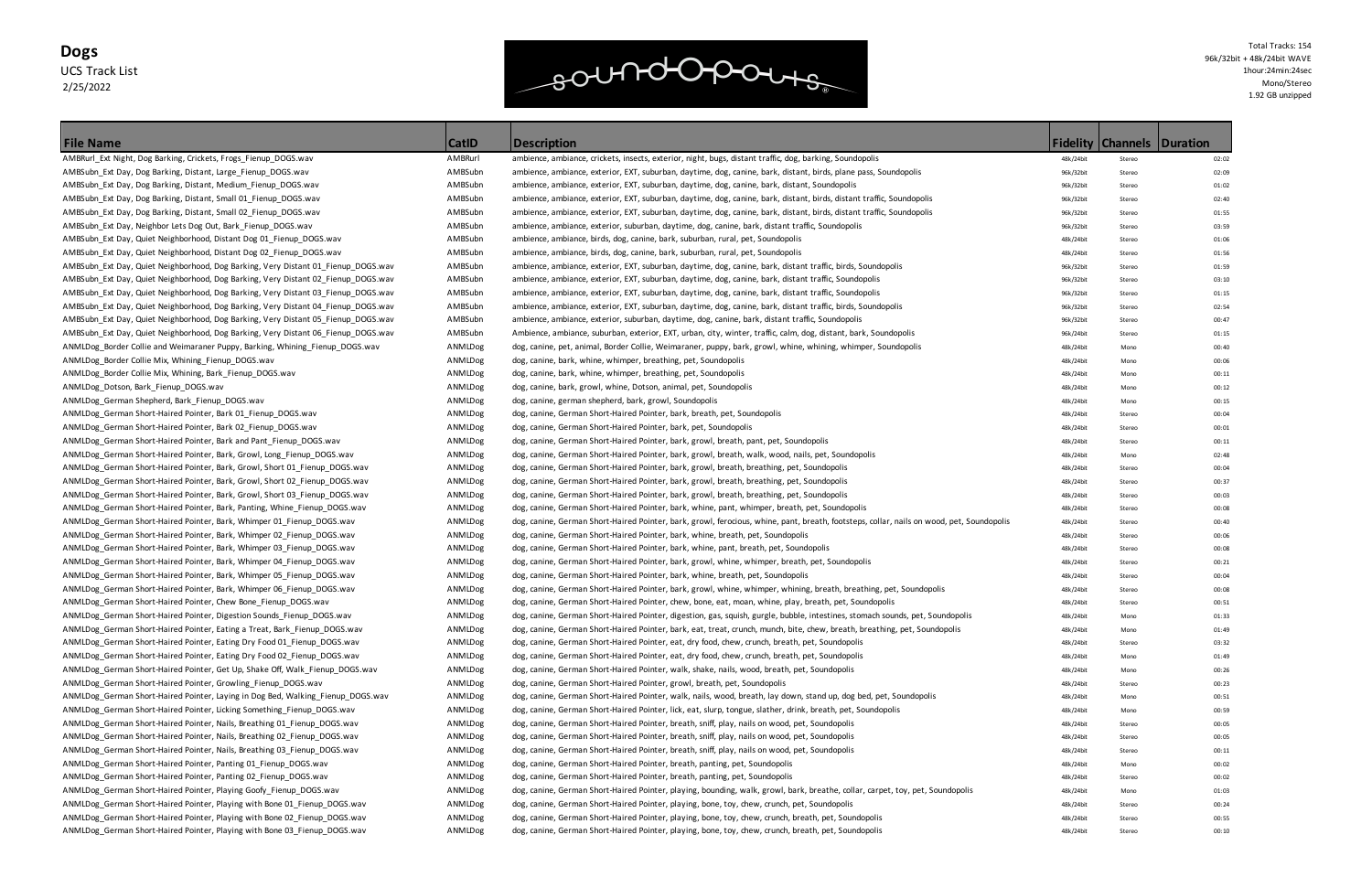### **Dogs** UCS Track List 2/25/2022

ANMLDog German Short-Haired Pointer, Sleeping, Breathing Fienup DOGS.wav ANMLDog dog, canine, German Short-Haired Pointer, sleep, snore, breath, pet, Soundopolis ANMLDog\_German Short-Haired Pointer, Whimper, Grunting\_Fienup\_DOGS.wav ANMLDog dog, canine, German Short-Haired Pointer, whine, whimper, pet, Soundopolis ANMLDog German Short-Haired Pointer, Whining 01 Fienup DOGS.wav ANMLDog dog, canine, German Short-Haired Pointer, whime, whimper, pet, Soundopolis ANMLDog German Short-Haired Pointer, Whining 02 Fienup DOGS.wav ANMLDog dog, canine, German Short-Haired Pointer, whine, whimper, pet, Soundopolis ANMLDog\_Jack Russell Chihuahua, Bark 01\_Fienup\_DOGS.wav ANMLDog dog, canine, bark, Jack Russell Chihuahua, animal, pet, Soundopolis 48km animal, pet, Soundopolis 48km animal, pet, Soundopolis 48km animal, animal, pet, Soun ANMLDog Jack Russell Chihuahua, Bark 02 Fienup DOGS.wav ANMLDog dog, canine, bark, Jack Russell Chihuahua, animal, pet, Soundopolis 48km animal, pet, Soundopolis 48km animal, pet, Soundopolis 48km animal, pet, Soundopolis ANMLDog\_Jack Russell Chihuahua, Bark 03\_Fienup\_DOGS.wav ANMLDog dog, canine, bark, Jack Russell Chihuahua, animal, pet, Soundopolis 48km animal, pet, Soundopolis 48km animal, pet, Soundopolis 48km animal, animal, pet, Soun ANMLDog Jack Russell Chihuahua, Bark 04 Fienup DOGS.wav ANMLDog dog, canine, bark, Jack Russell Chihuahua, animal, pet, Soundopolis 48k/24bit Mono 00:03.wav ANMLDog\_Jack Russell Chihuahua, Bark 05\_Fienup\_DOGS.wav ANMLDog dog, canine, bark, Jack Russell Chihuahua, animal, pet, Soundopolis 48k/24bit Mono 00:03.wav ANMLDog Jack Russell Chihuahua, Bark 06 Fienup DOGS.wav ANMLDog dog, canine, bark, Jack Russell Chihuahua, animal, pet, Soundopolis 48k/24bit Mono 00:02 animal, pet, Soundopolis 48k/24bit Mono 00:02:024bit Mono 00:02:02:02 ANMLDog Jack Russell Chihuahua, Bark 07 Fienup DOGS.wav ANMLDog dog, canine, bark, Jack Russell Chihuahua, animal, pet, Soundopolis 48k/24bit Mono 00:01 animal, pet, Soundopolis 48k/24bit Mono 00:01:01:01:01:01:01:01:01:01 ANMLDog\_Jack Russell Chihuahua, Bark 08\_Fienup\_DOGS.wav ANMLDog dog, canine, bark, Jack Russell Chihuahua, animal, pet, Soundopolis 48km animal, pet, Soundopolis 48km animal, pet, Soundopolis 48km animal, animal, pet, Soun ANMLDog\_Jack Russell, Bark\_Fienup\_DOGS.wav ANMLDog dog, canine, bark, Jack Russell, run, yelp, scamper, animal, pet, Soundopolis 48k/24bit Stereo 00:08 animal, pet, Soundopolis 48k/24bit Stereo 00:08 animal, pet, Soundopol ANMLDog\_Jack Russell, Bark, Whine 01\_Fienup\_DOGS.wav ANMLDog dog, canine, bark, Jack Russell, whine, pant, run, yelp, scamper, animal, pet, Soundopolis 48k/24bit Stereo 01 animal, pet, Soundopolis 48k/24bit Stereo 00:05:00 ANMLDog Jack Russell, Bark, Whine 02 Fienup DOGS.wav ANMLDog dog, canine, bark, Jack Russell, whine, pant, run, yelp, scamper, animal, pet, Soundopolis 48k/24bit Stereo 00:05 animal, pet, Soundopolis 48k/24bit Stereo 00:05 ANMLDog\_Jack Russell, Bark, Whine 03\_Fienup\_DOGS.wav ANMLDog dog, canine, bark, Jack Russell, whine, pant, run, yelp, scamper, animal, pet, Soundopolis 48k/24bit Stereo 00:05 AMMLDog dog, canine, bark, Jack Russell, whine, ANMLDog Jack Russell, Drink 01 Fienup DOGS.wav ANMLDog dog, canine, Jack Russell, drink, water, lap, animal, pet, Soundopolis 48k/24bit Stereo 00:19 animal, pet, Soundopolis 48k/24bit Stereo 00:19 animal, pet, Soundopolis ANMLDog\_Jack Russell, Drink 02\_Fienup\_DOGS.wav ANMLDog dog, canine, Jack Russell, drink, water, lap, animal, pet, Soundopolis 48k/24bit Stereo 00:03 animal, pet, Soundopolis 48k/24bit Stereo 00:03 animal, pet, Soundopolis ANMLDog Jack Russell, Run, Pant 01 Fienup DOGS.wav ANMLDog dog, canine, Jack Russell, pant, run, scamper, nails, linoleum, animal, pet, Soundopolis 48k/24bit Stereo 10:20 animal, pet, Soundopolis 48k/24bit Stereo 00:20:20: ANMLDog\_Jack Russell, Run, Pant 02\_Fienup\_DOGS.wav ANMLDog dog, canine, Jack Russell, pant, run, scamper, nails, linoleum, animal, pet, Soundopolis 48k/24bit Stereo 00:05 ANMLDog dog, canine, Jack Russell, pant, run, scamp ANMLDog\_Jack Russell, Run, Pant 03\_Fienup\_DOGS.wav ANMLOO ANMLDog dog, canine, Jack Russell, pant, run, scamper, nails, linoleum, animal, pet, Soundopolis 48k/24bit Stereo 00:17 animal, pet, Soundopolis 48k/24bit Stereo 00 ANMLDog\_Jack Russell, Run, Pant 04\_Fienup\_DOGS.wav ANMLDog dog, canine, Jack Russell, pant, run, scamper, nails, linoleum, animal, pet, Soundopolis 48k/24bit Stereo 10:07 animal, pet, Soundopolis 48k/24bit Stereo 00:07:07: ANMLDog Jack Russell, Whimper, Sniff Fienup DOGS.wav ANMLDog dog, canine, animal, pet, Jack Russell, whimper, sniff, pant, Soundopolis 48k/24bit Stereo 00:08 animal, pet, Jack Russell, whimper, sniff, pant, Soundopolis 48k ANMLDog\_Maltese Shih Tzu, Bark, Growl\_Fienup\_DOGS.wav ANMLDog dog, canine, animal, pet, Maltese, Shih Tzu, bark, growl, yap, Soundopolis 48km animal, pet, Maltese, Shih Tzu, bark, growl, yap, Soundopolis 48km animal, pet, ANMLDog\_Maltese Shih Tzu, Chew Bone 01\_Fienup\_DOGS.wav and the stereo and the ANMLDog dog, canine, animal, pet, Maltese Shih Tzu, chew, bone, teeth, grind, eat, Soundopolis 48k/24bit Stereo 10:20:2012 ANMLDog Maltese Shih Tzu, Chew Bone 02 Fienup DOGS.wav ANMLDog dog, canine, animal, pet, Maltese Shih Tzu, chew, bone, teeth, grind, eat, Soundopolis ANMLDog Mutt, Bark 01 Fienup DOGS.wav ANMLDog dog, canine, animal, pet, Mutt, bark, vicious, Soundopolis 48k/24bit Mono 00:02:02 dog, canine, animal, pet, Mutt, bark, vicious, Soundopolis 48k/24bit Mono 00:02:02:02:02:02:0 ANMLDog\_Mutt, Bark 02\_Fienup\_DOGS.wav ANMLDog dog, canine, animal, pet, Mutt, bark, vicious, Soundopolis 48k/24bit Mono 00:02 animal, pet, Mutt, bark, vicious, Soundopolis ANMLDog Mutt, Bark 03 Fienup DOGS.wav ANMLDog dog, canine, animal, pet, Mutt, bark, vicious, Soundopolis 48k/24bit Mono 00:01 animal, pet, Mutt, bark, vicious, Soundopolis 48k/24bit Mono 00:01:01:01:01:01:01:01:01:01:01:01 ANMLDog\_Mutt, Bark 04\_Fienup\_DOGS.wav ANMLDog dog, canine, animal, pet, Mutt, bark, vicious, Soundopolis 48k/24bit Mono 00:02:02 ANMLDog Mutt, Bark 05 Fienup DOGS.wav ANMLDog dog, canine, animal, pet, Mutt, bark, vicious, Soundopolis 48k/24bit Mono 00:01 animal, pet, Mutt, bark, vicious, Soundopolis 48k/24bit Mono 00:01:01:01:01:01:01:01:01:01:01:01 ANMLDog\_Mutt, Whimper, Snort\_Fienup\_DOGS.wav ANMLDog dog, canine, animal, pet, Mutt, whine, snort, Soundopolis ANMLDog\_Mutt, Whine\_Fienup\_DOGS.wav **ANMLDog** dog, canine, animal, pet, Mutt, whine, snort, Soundopolis 48k/24bit Mono 00:01 ANMLDog\_New Guinea Singing Dog, Howling 01\_Fienup\_DOGS.wav ANMLDog dog, canine, animal, New Guinea Singing Dog, sing, singing, howl, Soundopolis 96k ANMLDog\_New Guinea Singing Dog, Howling 02\_Fienup\_DOGS.wav ANMLDog dog, canine, animal, New Guinea Singing Dog, sing, singing, howl, Soundopolis 96k/24bit Mono 00:05 ANMLDog dog, canine, animal, New Guinea Singing Dog, sin ANMLDog New Guinea Singing Dog, Howling 03 Fienup DOGS.wav ANMLDog dog, canine, animal, New Guinea Singing Dog, sing, singing, howl, Soundopolis 96k, 86k ANMLDog\_New Guinea Singing Dog, Howling 04\_Fienup\_DOGS.wav ANMLDog dog, canine, animal, New Guinea Singing Dog, sing, singing, howl, Soundopolis 96k ANMLDog\_New Guinea Singing Dog, Howling 06\_Fienup\_DOGS.wav ANMLDog dog, canine, animal, New Guinea Singing Dog, sing, singing, howl, Soundopolis 96k/24bit Mono 00:04 bit Mono 00:04 bit Mono 00:04 bit Mono 00:04 bit Mono 00 ANMLDog\_New Guinea Singing Dog, Howling 08\_Fienup\_DOGS.wav ANMLDog dog, canine, animal, New Guinea Singing Dog, sing, singing, howl, Soundopolis 96k/24bit Mono 00:04 animal, New Guinea Singing Dog, singing, howl, Soundopol ANMLDog\_New Guinea Singing Dog, Howling 09\_Fienup\_DOGS.wav ANMLDog dog, canine, animal, New Guinea Singing Dog, sing, singing, howl, Soundopolis 96k/24bit Mono 00:05 ANMLDog dog, canine, animal, New Guinea Singing Dog, sin

# soundopours

ANMLDog German Short-Haired Pointer, Playing with Electronic Ball Fienup DOGS.wav ANMLDog dog, canine, German Short-Haired Pointer, playing, growl, bark, breathe, whimper, carpet, toy, pet, Soundopolis 48k/24bit Mono 00:34 ANMLDog\_German Short-Haired Pointer, Playing with Kong, Walking, Barking\_Fienup\_DOGS.wav ANMLDog dog, canine, German Short-Haired Pointer, playing, walk, run, bound, bark, breathe, carpet, wood, toy bounce, rubber, pet, So ANMLDog\_German Short-Haired Pointer, Run\_Fienup\_DOGS.wav ANMLDog dog, canine, German Short-Haired Pointer, run, play, nails on wood, breath, pet, Soundopolis 48k/24bit Stereo 17 and ADMLDog dog, canine, German Short-Haired ANMLDog\_German Short-Haired Pointer, Run, Bark\_Fienup\_DOGS.wav and the step of the ANMLDog dog, canine, German Short-Haired Pointer, bark, whine, run, nails on wood, play, pet, Soundopolis 48k/24bit Stereo 10:07:07:07:07:0 ANMLDog\_German Short-Haired Pointer, Run, Short\_Fienup\_DOGS.wav ANMLDog dog, canine, German Short-Haired Pointer, walk, run, footsteps, paws, play, nails on wood, breath, pet, Soundopolis ANMLDog German Short-Haired Pointer, Stairs, Carpeted\_x6\_Fienup\_DOGS.wav ANMLDog dog, canine, German Short-Haired Pointer, walk, footsteps, paws, run, stairs, carpet, breathing, breath, wood, stairway, pet, Soundopolis ANMLDog German Short-Haired Pointer, Stairs, Wood x11 Fienup DOGS.wav ANMLDog dog, canine, German Short-Haired Pointer, walk, footsteps, paws, run, stairs, breathing, breath, wood, stairway, pet, Soundopolis ANMLDog German Short-Haired Pointer, Subtle Sounds Fienup DOGS.wav MNLDog dog, canine, German Short-Haired Pointer, breathing, breath, whimper, whine, whining, collar, walking, carpet, bark, pet, Soundopolis ANMLDog German Short-Haired Pointer, Whining, Pacing Around Fienup DOGS.wav ANMLDog dog, canine, German Short-Haired Pointer, walk, trot, nails, carpet, whine, whimper, breathing, panting, pet, Soundopolis ANMLDog\_German Short-Haired Pointer, Whining, Trot\_Fienup\_DOGS.wav ANMLDog dog, canine, German Short-Haired Pointer, walk, trot, nails, wood, whine, whimper, pet, Soundopolis ANMLDog German Short-Haired Pointer. Drinking Water Fienup DOGS.wav **ANMLDog** dog, canine, German Short-Haired Pointer, drink, water, lap, slosh, lick, breath, pant, pet, Soundopolis ANMLDog Medium, Barking, Growling\_Fienup\_DOGS.wav ANMLDog dog, canine, pet, animal, bark, whine, whining, whimper, run, walk, footsteps, paws, nails, wood, scamper, Soundopolis ANMLDog\_New Guinea Singing Dog, Howling 05\_Fienup\_DOGS.wav and ANMLDog dog, canine, animal, New Guinea Singing Dog, sing, singing, howl, whine, yelp, Soundopolis

Total Tracks: 154 96k/32bit + 48k/24bit WAVE 1hour:24min:24sec Mono/Stereo 1.92 GB unzipped

| TUN/LTUIL | <u></u> | <b>00.JT</b> |
|-----------|---------|--------------|
| 48k/24bit | Mono    | 01:07        |
| 48k/24bit | Stereo  | 00:17        |
| 48k/24bit | Stereo  | 00:07        |
| 48k/24bit | Stereo  | 00:04        |
| 48k/24bit | Stereo  | 01:13        |
| 48k/24bit | Mono    | 01:12        |
| 48k/24bit | Mono    | 01:31        |
| 48k/24bit | Mono    | 01:14        |
| 48k/24bit | Stereo  | 00:04        |
| 48k/24bit | Stereo  | 00:03        |
| 48k/24bit | Stereo  | 00:06        |
| 48k/24bit | Stereo  | 00:14        |
| 48k/24bit | Stereo  | 00:06        |
| 48k/24bit | Stereo  | 00:24        |
| 48k/24bit | Mono    | 00:02        |
| 48k/24bit | Mono    | 00:02        |
| 48k/24bit | Mono    | 00:02        |
| 48k/24bit | Mono    | 00:03        |
| 48k/24bit | Mono    | 00:03        |
| 48k/24bit | Mono    | 00:02        |
| 48k/24bit | Mono    | 00:01        |
| 48k/24bit | Mono    | 00:01        |
| 48k/24bit | Stereo  | 00:08        |
| 48k/24bit | Stereo  | 00:05        |
| 48k/24bit | Stereo  | 00:05        |
| 48k/24bit | Stereo  | 00:04        |
| 48k/24bit | Stereo  | 00:19        |
| 48k/24bit | Stereo  | 00:03        |
| 48k/24bit | Stereo  | 00:20        |
| 48k/24bit | Stereo  | 00:05        |
| 48k/24bit | Stereo  | 00:17        |
| 48k/24bit | Stereo  | 00:07        |
| 48k/24bit | Stereo  | 00:08        |
| 48k/24bit | Stereo  | 00:09        |
| 48k/24bit | Stereo  | 00:20        |
| 48k/24bit | Stereo  | 00:30        |
| 48k/24bit | Mono    | 01:04        |
| 48k/24bit | Mono    | 00:02        |
| 48k/24bit | Mono    | 00:02        |
| 48k/24bit | Mono    | 00:01        |
| 48k/24bit | Mono    | 00:02        |
| 48k/24bit | Mono    | 00:01        |
| 48k/24bit | Mono    | 00:01        |
| 48k/24bit | Mono    | 00:01        |
| 96k/24bit | Mono    | 00:03        |
| 96k/24bit | Mono    | 00:05        |
| 96k/24bit | Mono    | 00:05        |
| 96k/24bit | Mono    | 00:02        |
| 96k/24bit | Mono    | 00:02        |
| 96k/24bit | Mono    | 00:04        |
| 96k/24bit | Mono    | 00:04        |
| 96k/24bit | Mono    | 00:05        |
|           |         |              |